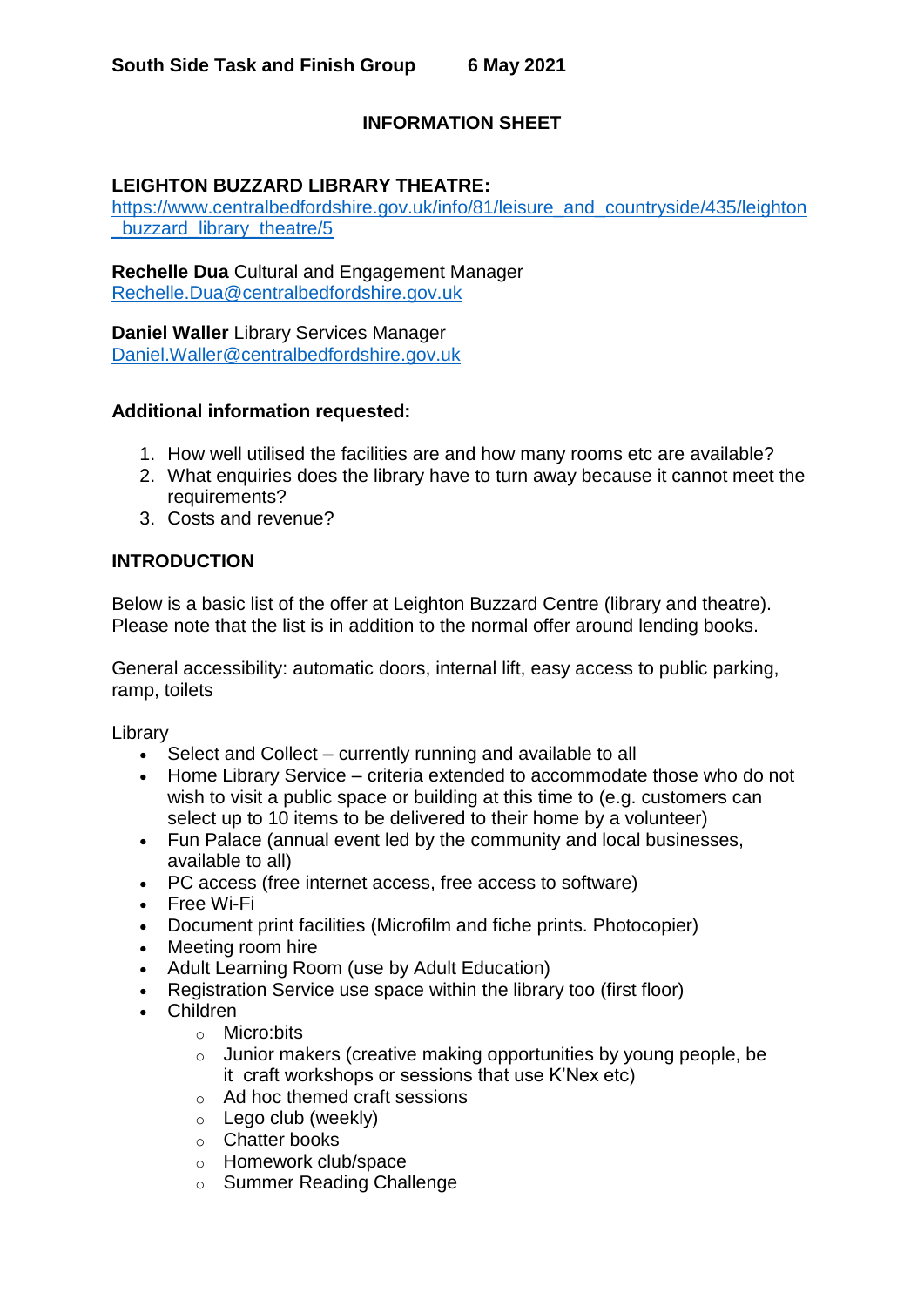## **South Side Task and Finish Group 6 May 2021**

- o Annual children's theatre in the children's area
- Adults
	- $\circ$  Colouring club
	- o Knit and natter club
	- o Reading clubs/groups
	- o Ad hoc craft sessions
	- o Ancestry Library
	- o Resource Library
- Parents and babies Rhyme Time (weekly) Story Time (weekly)
- Librarian Theatre theatre among the bookshelves (sometime for adults and sometimes for children)

Leighton Buzzard Library Theatre:

- Receives over 24.5k visitors/customers per year
- Majority of visitors are from a variety of locations across the UK and a small number are international
- Theatre Programme consists of:
	- $\circ$  Live productions (varied mix for a varied age range)
	- o Event cinema live streamed and recorded live broadcasts from Royal Opera House, Royal Shakespeare Company and National Theatre Live.
	- $\circ$  Cinema/film x6 seasons per year, films obtained for screening within 6 weeks of its release date, general screenings, family friendly screening, club/member screenings such as parent and baby or movies for the more mature.
	- $\circ$  Comedy nights (monthly)
	- $\circ$  Venue hire live productions, private screenings, charity screenings, charity productions
	- o Venue facilities which are hired meeting room/green room (if a production is on), dressing rooms (x2), auditorium (capacity is 170 to 200 depending on the use of seating or flat floor. Space is hired for productions, meetings, Q&A sessions, tea dances, etc) and theatre lounge/bar (also hired out for meetings)
- Accessibility to the theatre customer lift, two wheelchair spaces within the auditorium (if seats are out).

Cultural development projects were introduced prior to Covid-19, embedding will take place post Covid-19. Work to date (that will be expanded on):

- Strategic touring partnership established relationships with local primary schools
- Next steps partnership enhanced and encourage use of the theatre from primary schools
- Pioneering Partnerships develop relationships with wider reach of schools to use arts and culture to deliver part of the education/school curriculum in a creative way e.g. science through the medium of dance.
- Arts and Culture project (delivered by 4YP) work commissioned (and continued during lockdown) to support middle school aged children with SEN, low self-esteem, low confidence etc.